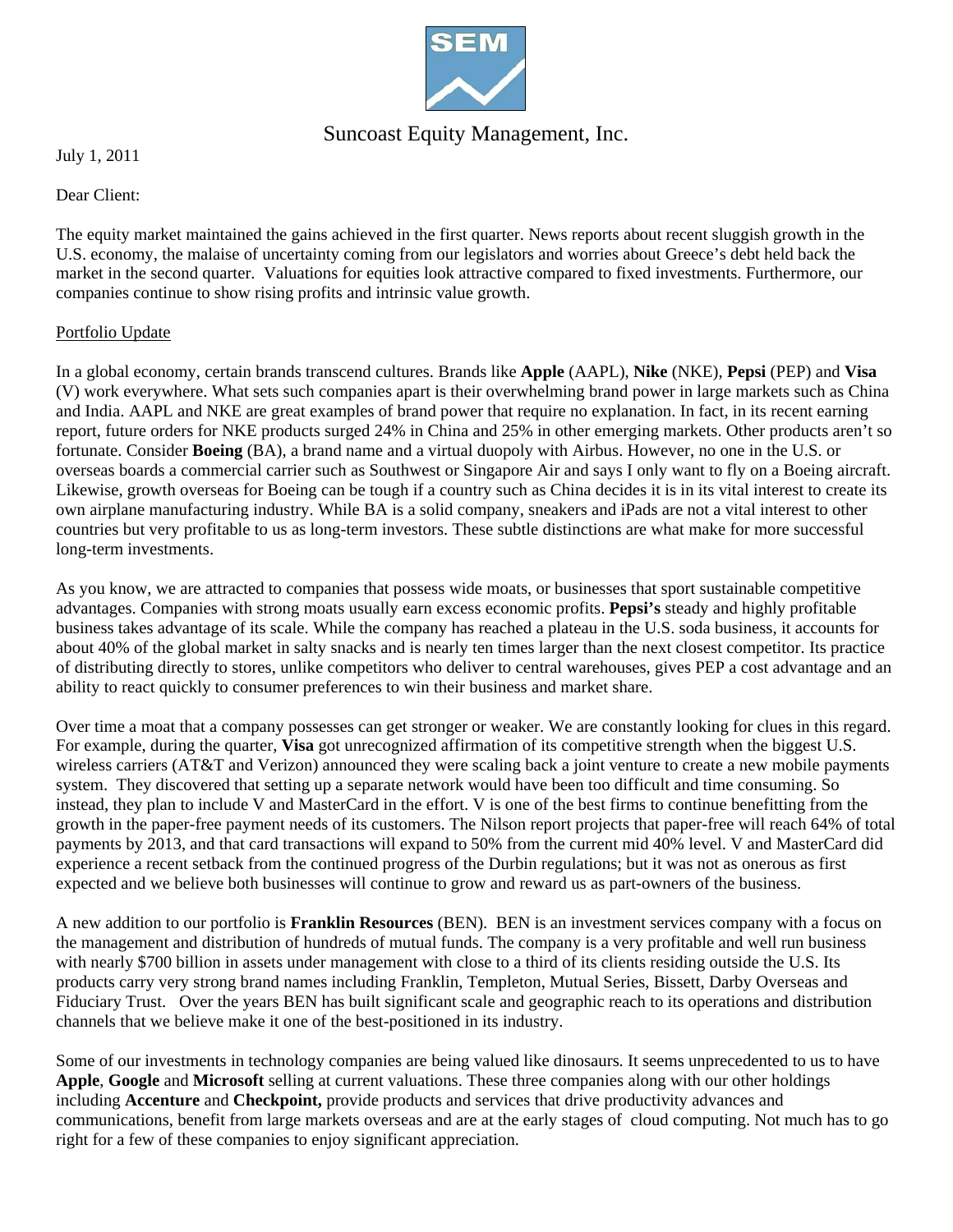### Worry Under the Microscope

Towards the end of the quarter, public frustrations with our government's ability to develop a sound budget and long-term plan to reduce our debt reached new highs. With the nation's debt at 60%+ of GDP and rising, up from 30% less than five years ago, the markets would gain confidence if our lawmakers could see their way to spending cuts at a rate of \$5 for every \$1 in tax hikes. Michael Boskin, a Stanford University professor, called for this proven program of the past to successfully reduce our deficit today and going forward. Also, we need to let economic growth increase tax revenues not tax rate increases. A program to make the U.S. more competitive by lowering and simplifying our corporate tax rate would be a step in the right direction. We also need to lower the tax on repatriation of cash. Companies are flush with cash but much of it sits overseas. Lowering these tax rates will make us more competitive and broaden the tax base.

Second quarter employment and manufacturing reports did not inspire confidence in the economy. However, the data points remain positive and one overlooked point could be that the sluggishness is temporary. As each day passes we see fewer updates on Japan. The world has almost forgotten that supply-chain problems hit many industries in the second quarter, especially the auto and technology sector. Production should be back on track in the third quarter or so. But for the year we will likely see GDP growth in the neighborhood of 2.5% - 3% instead of the original consensus of 3%-4%.

As investors, we should remember the difference between the U.S. economy and the U.S. stock market. In the past, these two were closely tied. If the economy fell the stock market did as well, because much of the business was done on our soil. Today more than 40% of the revenues of U.S. listed companies come from overseas. Some recent predictions highlight that over the next five years 70% of the incremental earnings growth will come from outside the U.S. Consequently the direction of the U.S. stock market may be more favorable than the U.S. economy. Our products and services are in global demand because the U.S. remains the innovative and entrepreneurial leader with the most creative businesses and best universities.

#### Equities Best House in the Neighborhood - Comparative Yields and Inflation

This may sound like a broken record, but if the information is indeed worth repeating then c'est la vie. Equities are attractive and bonds purchased today can be hazardous to your pocketbook. This conclusion is drawn from the relative value of stocks versus bonds and the current onset of inflation. Below is a list of yields:

| <u>Yields</u> | <b>US Treasury Bonds</b> | <b>Municipal Bonds (AAA)</b> | Corporate (AAA) |
|---------------|--------------------------|------------------------------|-----------------|
| 2 Year        | 0.5%                     | $0.6\%$                      | 1.1%            |
| 5 Year        | 1.8%                     | 1.4%                         | 1.9%            |
| 10 Year       | 3.2%                     | 2.9%                         | 3.3%            |
| 20 Year       | 4.1%                     | 4.2%                         | 4.9%            |

Source: Yahoo Finance and Charles Schwab & Co.

The rates in the above tables are close to if not hovering around historical lows for bonds and top out at 4.9% for 20 year securities. Comparatively, the S&P and SEM's yield (or earnings yield, which is the inverse of the price to earnings ratio) is in excess of 7%. Over the life of the bonds above, the coupon (earnings) is fixed. For equities the coupon, while it is subject to the ebb and flow of the economy, *generally grows over time*, especially if your focus is the long-term ownership of high-quality businesses. You might have noticed that the above table does not adjust for the tax effective yields for municipal bonds. Making this adjustment, municipal bonds offer competitive returns. Investors still have a fixed coupon, however, and have to go out 20 years to earn yields as attractive as equities.

The Achilles heel to bonds (and cash) is inflation. Although we have seen commodity prices ease recently, providing some near term relief at the grocery store and the gas pump, global demand growth is leading to higher costs, prices and inflation. But rising commodity prices are not the only pressure points that lead to inflation or rising rates. Higher wages in emerging nations are a root cause, as well. For more than a decade, low wage workers in China and other developing economies produced cheap goods that U.S. consumers feasted on. Now citizens of these countries want to enjoy the same products they have been shipping to the U.S. and are demanding higher salaries to afford it. Fiscal irresponsibility in "mature" (an oxymoron for sure) nations can also lead to inflation. High debt levels instigate "leaders" to print money in one form or another and erode the value of their respective currencies. Importantly, if rates rise with inflation then bond